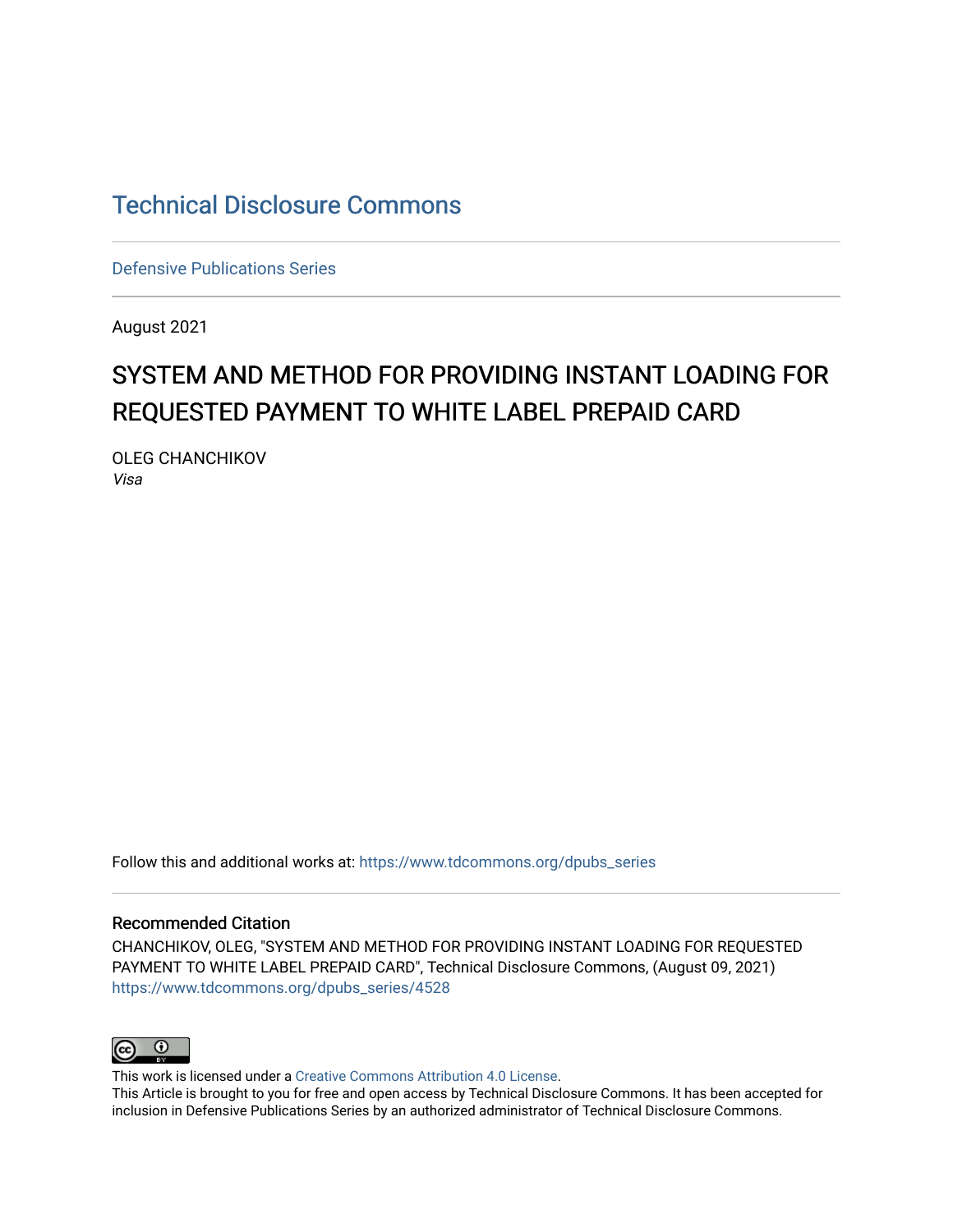# **TITLE: "SYSTEM AND METHOD FOR PROVIDING INSTANT LOADING FOR REQUESTED PAYMENT TO WHITE LABEL PREPAID CARD"**

**VISA** 

# **OLEG CHANCHIKOV**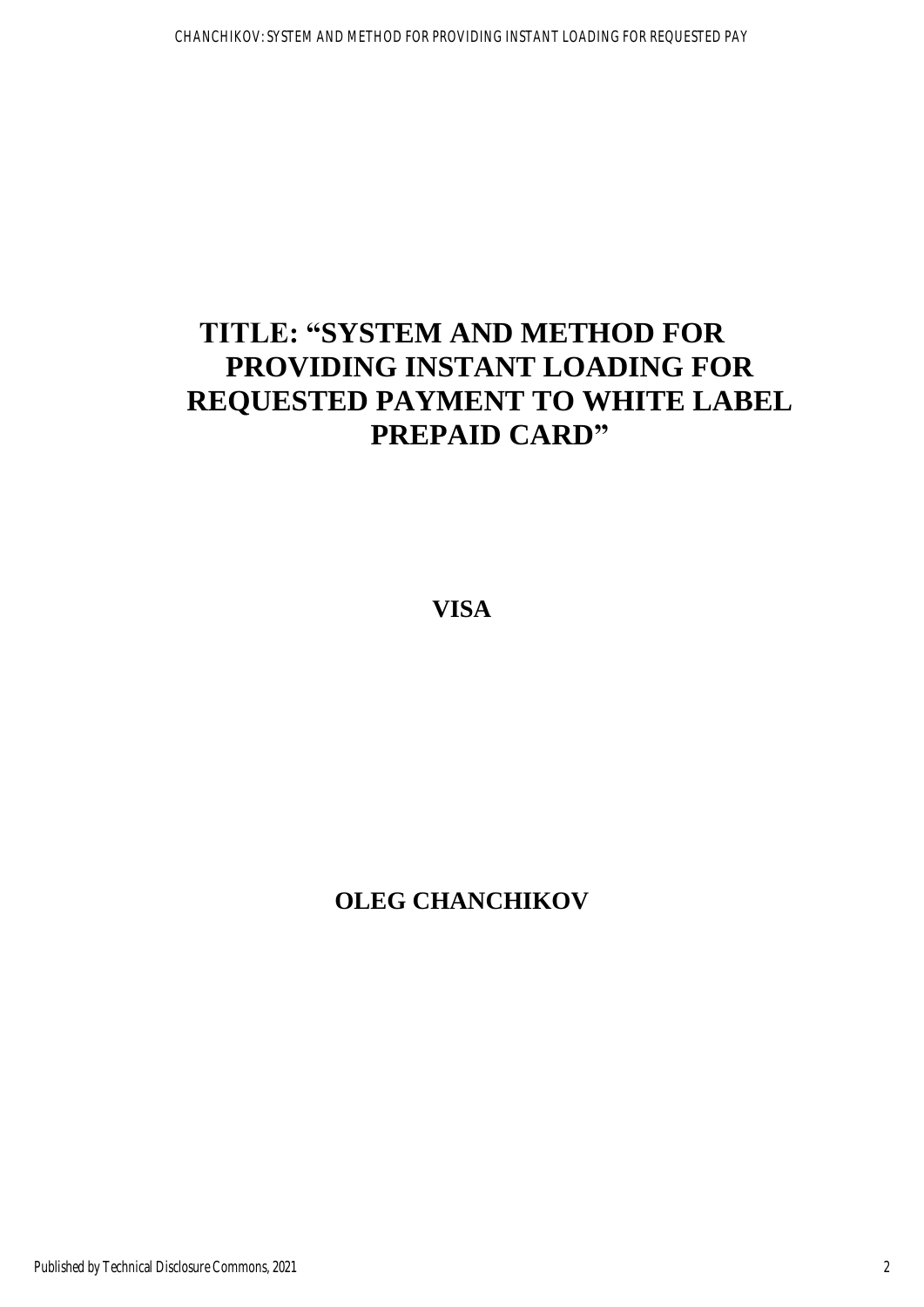### **TECHNICAL FIELD**

The present subject matter relates to field of payment transaction using white label prepaid card, more particularly, but not exclusively to a system and method for providing instant loading or crediting requested payment to the white label prepaid card.

### **BACKGROUND**

Micro finance Company (MFC) is a financial institution, which provide small-scale financial services. The financial services provided by the MFC may be in the form of loan, credit, savings and so on. The MFC companies are introduced to ease credit system for small businesses as the small businesses do not get a loan from banks due to complex process. Therefore, the MFC is commonly named as a Micro-credit or Micro-benefit organization. The MFC offer small loans to various small businesses, private customers or households that do not have access to formal banking channels or eligibility for loans. However, the MFC are not allowed to be issuer of cards, so the MFC needs to use co-brand solutions with Bank Identification Number (BIN) sponsors. Co-branding is a term used in marketing, where two brands are used together to advertise or promote a specific set of products or services. The BIN sponsor is a bank or financial institution, which is a member of relevant payment network with rights to issue cards. BIN sponsorship is the fastest way to gain direct access to the major card schemes, such as Visa, Mastercard, Discover and so on.

Customers experience with the MFC may be fully digital, so the MFC cannot use common cobrand options with debit card and credit cards from the BIN sponsor due to requirements of Know Your Customer (KYC). The KYC is also known as Know Your Client. The KYC check is mandatory process for identifying and verifying identity of a client or customer when opening an account. Thus, the MFC may be provided with a pseudo credit card for providing loans to the customer or client.

#### **BRIEF DESCRIPTION OF THE DRAWINGS**

The accompanying drawings, which are incorporated in and constitute a part of this disclosure, illustrate exemplary embodiments and, together with the description, serve to explain the disclosed principles. In the figures, the left-most digit(s) of a reference number identifies the figure in which the reference number first appears. The same numbers are used throughout the figures to reference like features and components. Some embodiments of device or system and/or methods in accordance with embodiments of the present subject matter are now described, by way of example only, and with reference to the accompanying figures, in which: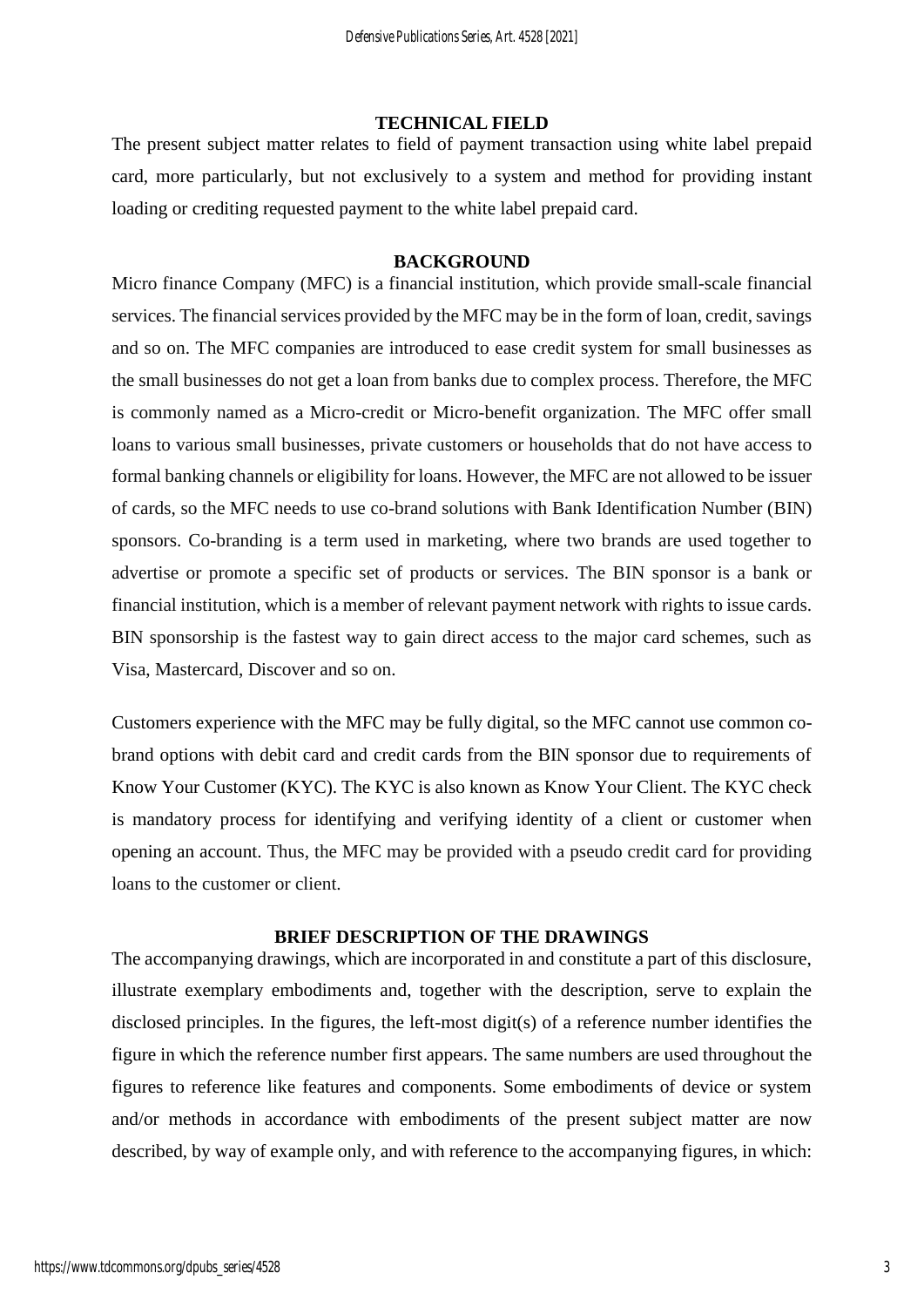**Figures 1a** and **1b** illustrate exemplary environments of a system for providing instant loading for requested payment to white label prepaid card, in accordance with some embodiments of the present disclosure;

**Figure 2** illustrates schematic flow diagram showing method for issuance of a white label prepaid card for instant loading of requested payment, in accordance with some embodiments of the present disclosure;

**Figure 3** illustrates schematic flow diagram showing method for providing instant loading for requested payment to white label prepaid card to perform transaction, in accordance with some embodiments of the present disclosure; and

**Figure 4** illustrates a block diagram of an exemplary computer system for implementing embodiments consistent with the present disclosure.

The figures depict embodiments of the disclosure for purposes of illustration only. One skilled in the art will readily recognize from the following description that alternative embodiments of the structures and methods illustrated herein may be employed without departing from the principles of the disclosure described herein.

#### **DESCRIPTION OF THE DISCLOSURE**

In the present document, the word "exemplary" is used herein to mean "serving as an example, instance, or illustration." Any embodiment or implementation of the present subject matter described herein as "exemplary" is not necessarily to be construed as preferred or advantageous over other embodiments.

While the disclosure is susceptible to various modifications and alternative forms, specific embodiment thereof has been shown by way of example in the drawings and will be described in detail below. It should be understood, however that it is not intended to limit the disclosure to the particular forms disclosed, but on the contrary, the disclosure is to cover all modifications, equivalents, and alternative falling within the spirit and the scope of the disclosure.

The terms "comprises", "comprising", or any other variations thereof, are intended to cover a non-exclusive inclusion, such that a setup, device or method that comprises a list of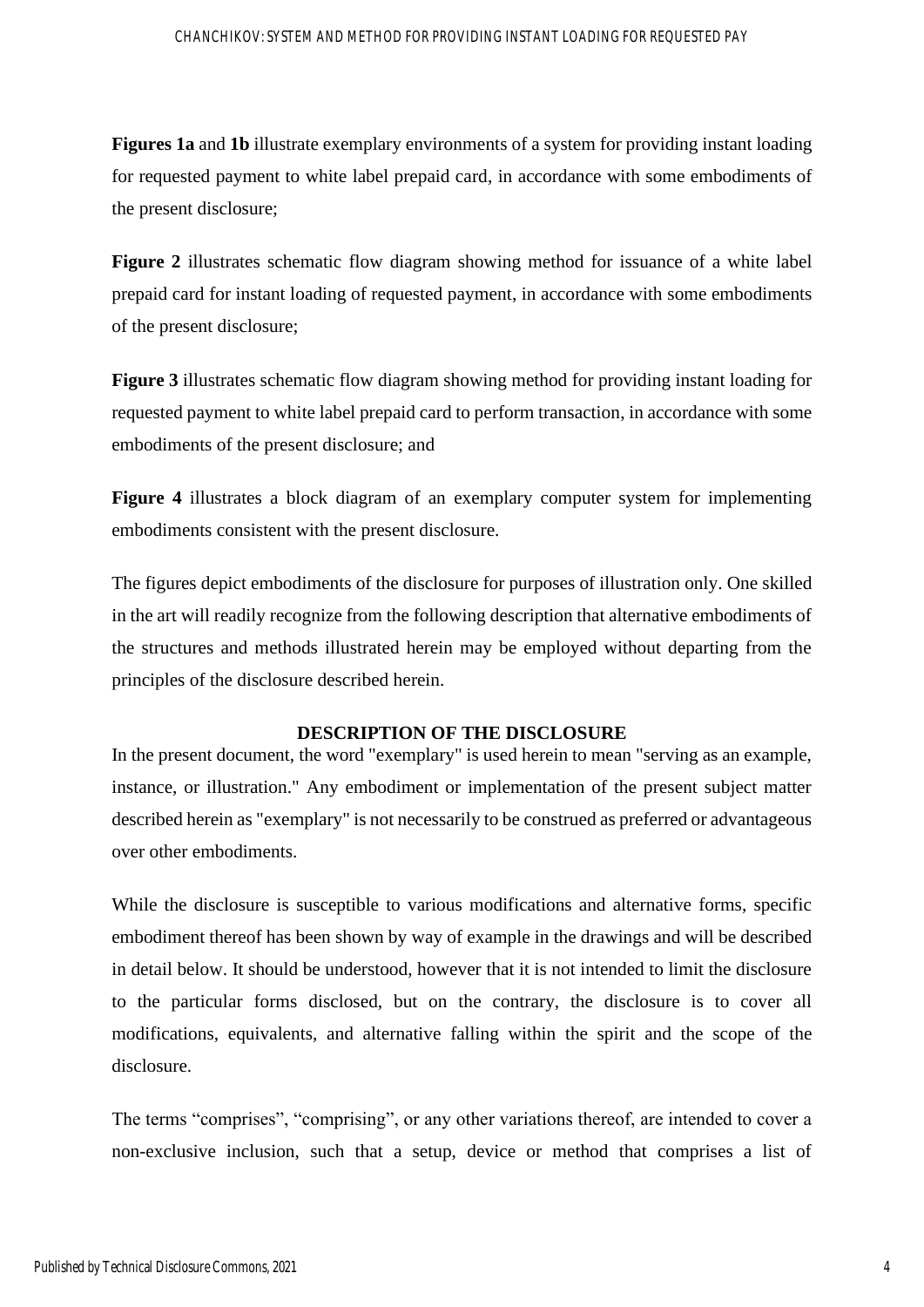components or steps does not include only those components or steps but may include other components or steps not expressly listed or inherent to such setup or device or method. In other words, one or more elements in a device or system or apparatus proceeded by "comprises... a" does not, without more constraints, preclude the existence of other elements or additional elements in the device or system or apparatus.

The terms "an embodiment", "embodiment", "embodiments", "the embodiment", "the embodiments", "one or more embodiments", "some embodiments", and "one embodiment" mean "one or more (but not all) embodiments of the invention(s)" unless expressly specified otherwise.

The terms "including", "comprising", "having" and variations thereof mean "including but not limited to", unless expressly specified otherwise.

The present disclosure proposes a system and method for delivering multi-currency features onto an existing card without re-issuing of a new card. The proposed system uses virtual multicurrency ledgers to implement multi-currency payments using the existing card and issuer mobile banking app. The proposed system lightens burden of enabling multi-currency wallets by the issuer or issuer processor.

**Figure 1a** illustrates an exemplary environment 100 of a system 101 which is configured to provide instant loading of required payment or amount to a white label prepaid card. The white label prepaid card is a card which may be developed by one company, say company "A" and another company, say company "B" puts branding on the white label prepaid card. The company "B" benefits from fees charged by the white label prepaid card. For example, if the white label prepaid card charges \$1 for every Automated Teller Machine (ATM) withdrawal, the company "B" will collect \$1 fee for the withdrawal. The white label prepaid card imitates mechanism of a common credit card. The white label prepaid card may be branded by the Micro Financing Companies (MFCs) and managed from white label interface. The white label prepaid card may be used for payment transactions to merchants, shopkeepers, borrow funds and like. The environment 100 for providing instant loading of required payment or amount to the white label prepaid card includes a customer/client 102, a MFC 103, a bank/issuer 104, a communication network 105 and the system 101. In an embodiment, **Figure 2** illustrates schematic flow diagram showing method for issuance of the white label prepaid card for instant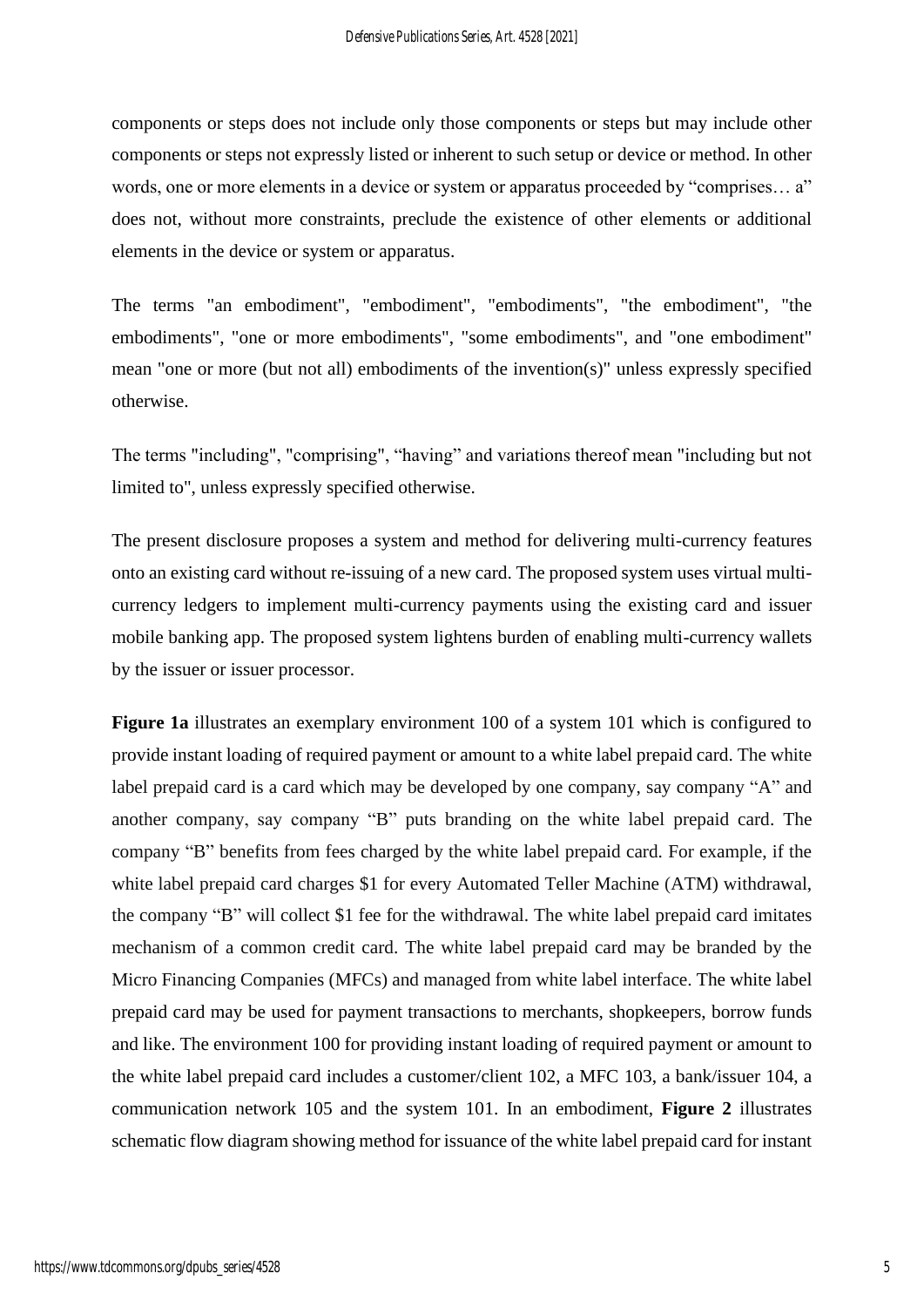loading of requested payment. For example, consider a scenario where a customer 102 wants to borrow funds from the MFC 103. The MFC 103 may be a financial company which provides small loans to the customer 102, who may not have any access to facilities of the bank 104. At block 201 of **Figure 2**, the customer 102 may fill an application for the loan on a website or Application Programming Interface (API) provided by the MFC 103. The API provides a connection between the customer 102 and the MFC 103. In another embodiment, the API provides connection between the MFC 103 and the issuer 104. At block 202 of **Figure 2**, the MFC 103 makes a decision on the loan application in usual manner, submitted by the customer 102. The MFC 103 verifies documents of the customer 102 and if the documents are authentic and authorized, the MFC approves the loan application. At block 203 of **Figure 2**, the MFC 103 further uses data of the customer 102, to apply for the white label prepaid card and sends the white label prepaid card application to the bank 104 via the API. In an embodiment, the data of the customer may include, but is not limited to, business address proof of the customer 102, passport size photo of the customer 102, track record of repayment and so on. At block 204 of **Figure 2**, the bank 104 issues a digital white label prepaid card with the online KYC and sends credentials to the MFC 103 via the API. At block 205 of **Figure 2**, the MFC 103 shows the credentials provided by the bank 104 to the customer 102 on the website or the API. At block 206 of **Figure 2**, the customer 102 may add the white label prepaid card to wallet directly from the website of the MFC 103. In another embodiment, the customer 102 may order the physical white label prepaid card to his address. At block 207 of **Figure 2** the bank 104 may deliver the physical white label prepaid card to the customer 102. The proposed system 101, allows the customer 102 get the white label prepaid card and mimic mechanism of a credit card with less time-consuming process.

In an embodiment, **Figure 1b** illustrates an exemplary environment 100 of a system 101 which is configured to provide instant loading of required payment or amount to a white label prepaid card. The environment 100 for providing instant loading of required payment or amount to the white label prepaid card includes the customer/client 102, the MFC 103, the communication network 105 and the system 101. In an embodiment, the bank 104 may be integrated with the MFC 103. In an embodiment, the steps of **Figure 2** may be performed by the MFC 103 and the customer 102 to receive the white label prepaid card for performing mechanism of the credit card.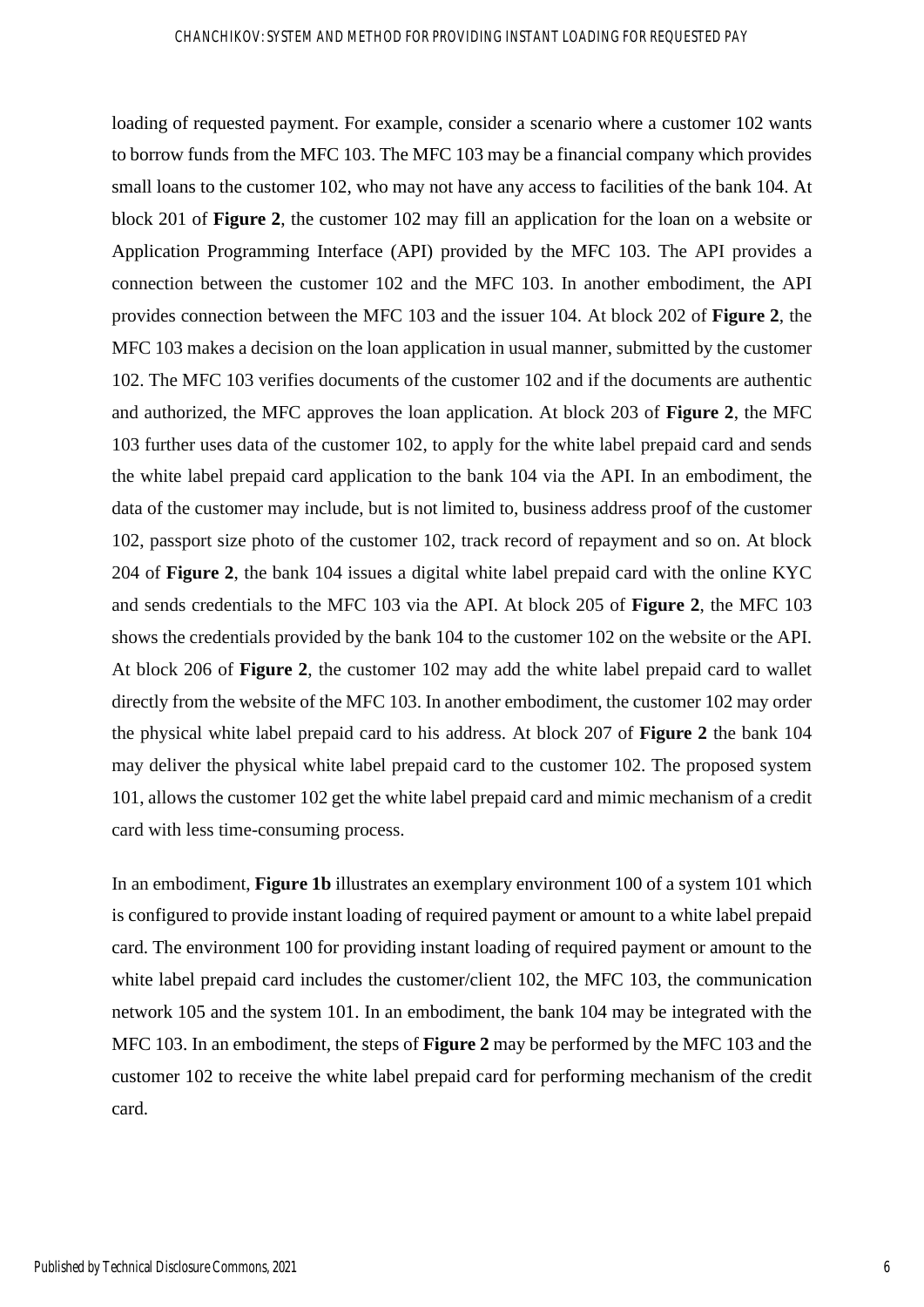In an embodiment, the system 101, the customer 102, the MFC 103, and the bank/issuer 104 may communicate via the communication network 105, for providing instant loading of required payment or amount to the white label prepaid card. The communication network 105 may include, without limitation, a direct interconnection, Local Area Network (LAN), Wide Area Network (WAN), wireless network (e.g., using Wireless Application Protocol), the Internet, and the like. In an embodiment, the system 101 may be implemented in a server configured to provide instant loading of required payment or amount to the white label prepaid card. In an embodiment, such server may be a dedicated server or a cloud-based server.

Further, the system 101 may include one or more processor 106, I/O interface 107, and a memory 108. In some embodiments, the memory 108 may be communicatively coupled to the one or more processors 106. The memory 108 stores instructions, executable by the one or more processors 106, which, on execution, may cause the system 101 to provide instant loading of required payment or amount to the white label prepaid card, as disclosed in the present disclosure. In an embodiment, the memory 108 may include one or more modules 109 and data 110. The one or more modules 109 may be configured to perform the steps of the present disclosure using the data 110, to provide instant loading of required payment or amount to a white label prepaid card. In an embodiment, each of the one or more modules 109 may be a hardware unit which may be present outside the memory 108 and coupled with the system 101. The system 101 may be implemented in a variety of computing systems, such as a laptop computer, a desktop computer, a Personal Computer (PC), a notebook, a smartphone, a tablet, e-book readers, a server, a network server, a cloud-based server and the like. In an embodiment, the system 101 may be a dedicated server or may be a cloud-based server.

**Figure 3** illustrates schematic flow diagram showing method for providing instant loading for requested payment to the white label prepaid card to perform transaction, in accordance with some embodiments of the present disclosure.

At block 305 of **Figure 3,** the customer 301 may initiate a transaction at Point Of Sale Terminal (POS) or the ATM using the white label prepaid card. In an embodiment, the POS may also be known as payment terminal. The POS is a device which interfaces with payment cards to make electronic funds transfer.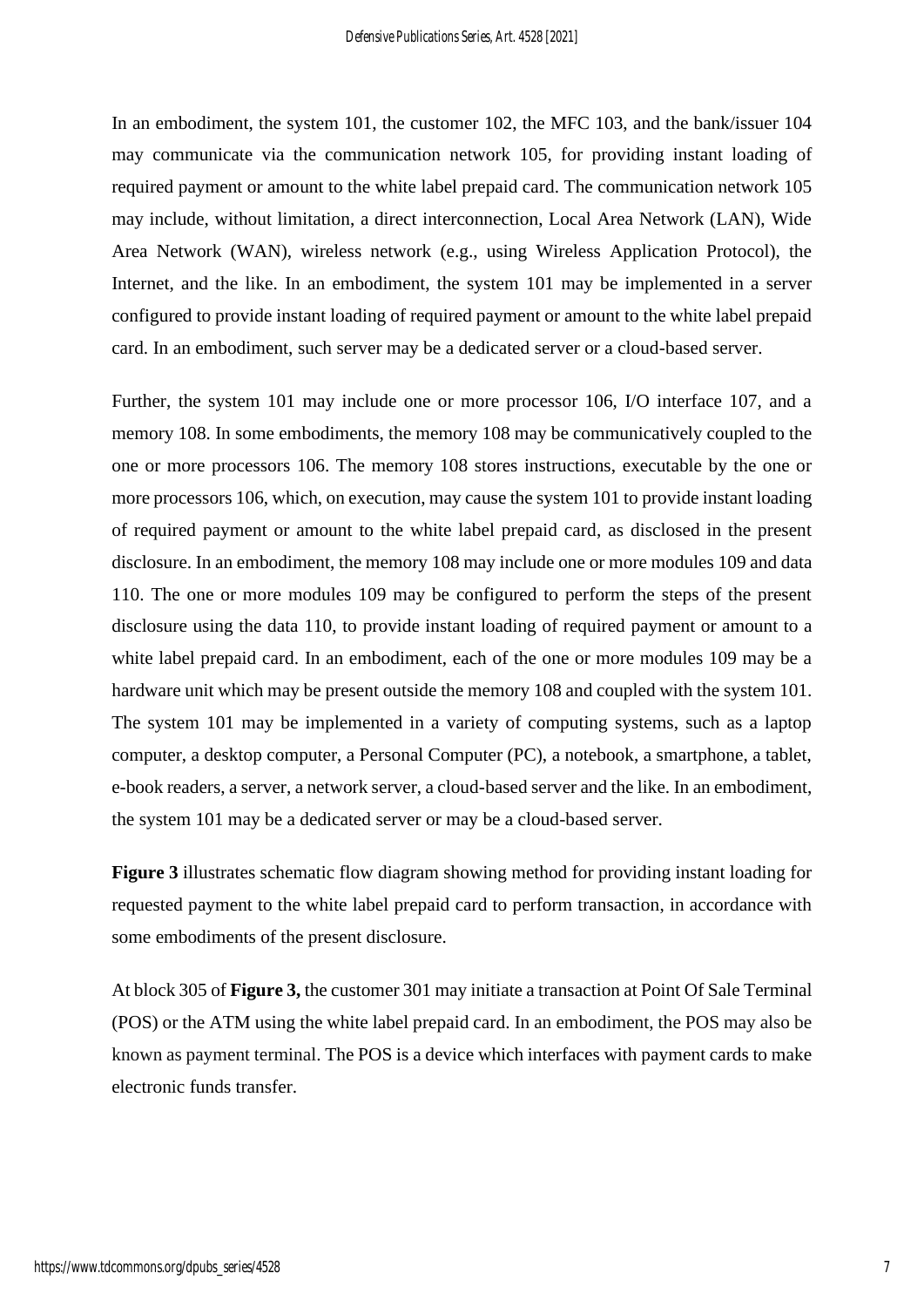At block 306 of **Figure 3**, a processor 302 may request for an approval from a pre-processor 303, for initiating transaction by the customer 301 at the POS or the ATM.

At block 307 of **Figure 3**, the pre-processor 303 checks if the customer 301 has a pre-approved loan. In an embodiment, if the customer 301 has the pre-approved loan, then steps at block 308 may be performed. In an embodiment, if the customer 301 does not have the pre-approved loan, request for the transaction is failed and the customer 301 may have to pay through other modes such as cash, mobile banking and so on.

At block 308 of **Figure 3,** the pre-processor 303 requests for transferring money or requested amount from bank account of the MFC to the white label prepaid card of the customer 301. For example, the requested amount by the customer 301 may be \$500.

At block 309 of **Figure 3,** the pre-processor 303approves the transaction of the customer 301, after the transfer of the requested amount is completed. For example, the requested amount \$500 may be transferred to the white label prepaid card of the customer 301.

At block 310 of **Figure 3,** upon receiving approval from the pre-processor 303, the processor 302 requests approval for the transaction from the issuer/bank 304.

At block 311 of **Figure 3**, the bank 304 approves the transaction and the transaction initiated by the customer 301 may be completed.

### Advantages of the present disclosure

Embodiments of the present disclosure discloses a system and method to provide instant loading of requested payment to a white label prepaid card using website of MFC. Thus, the customer may get instant loan on the white label prepaid card and complete his transaction seamlessly.

Embodiments of the present disclosure allows the customer to pay only for amount which the customer uses by using the white label prepaid card.

Embodiment of the present disclosure allows the MFC to provide pre-approved loan using the white label prepaid card, instead of acquiring customer or re-activating the customers.

#### Computing System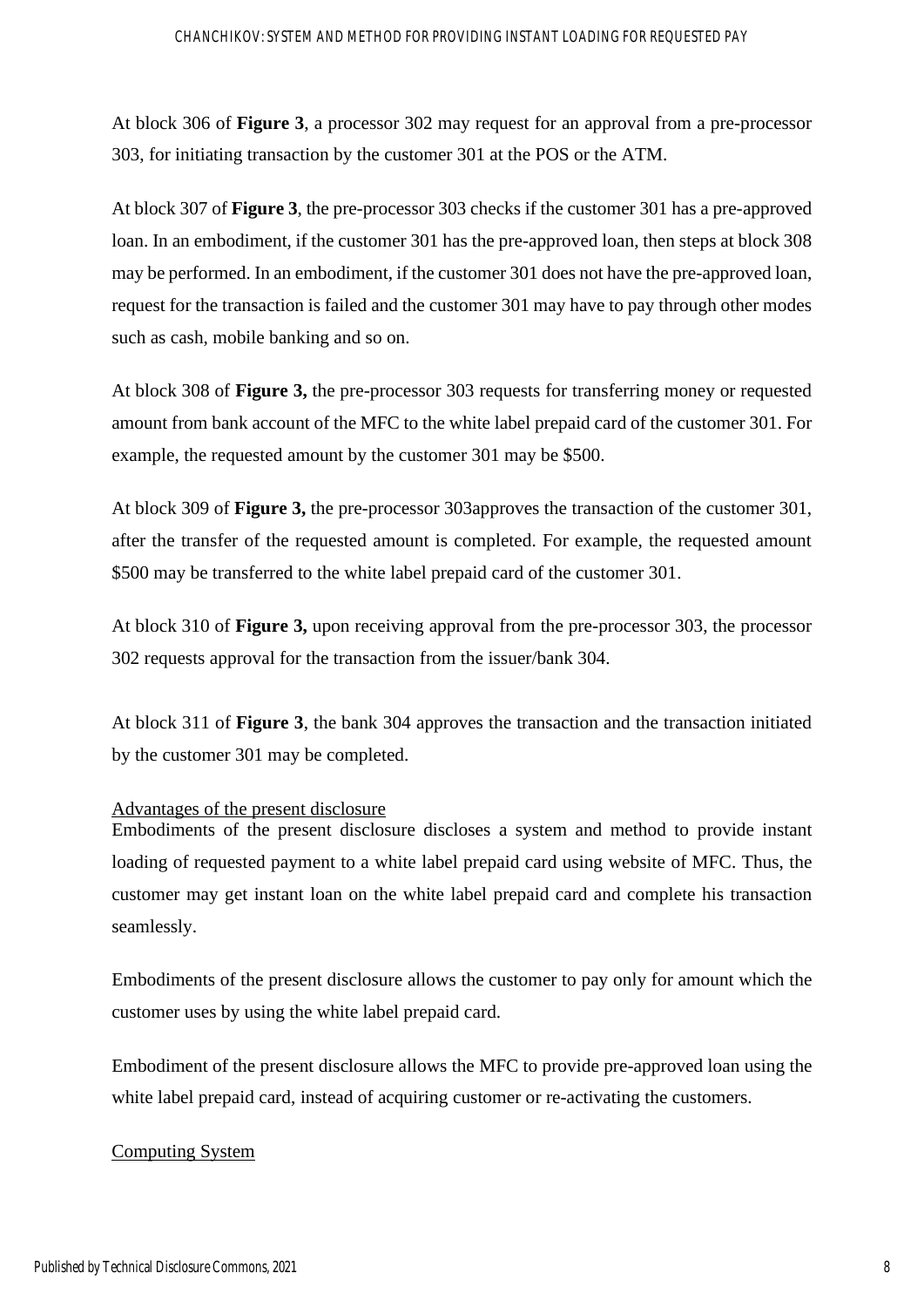**Figure 4** illustrates a block diagram of an exemplary computer system 400 for implementing embodiments consistent with the present disclosure. In an embodiment, the computer system 400 is used to implement the system 101 for providing instant loading or crediting for requested payment to white label prepaid card. The computer system 400 may include a central processing unit ("CPU" or "processor") 402. The processor 402 may include at least one data processor for executing processes in Virtual Storage Area Network. The processor 402 may include specialized processing units such as, integrated system (bus) controllers, memory management control units, floating point units, graphics processing units, digital signal processing units, etc.

The processor 402 may be disposed in communication with one or more input/output (I/O) devices 409 and 410 via I/O interface 401. The I/O interface 401 may employ communication protocols/methods such as, without limitation, audio, analog, digital, monaural, RCA, stereo, IEEE-1394, serial bus, universal serial bus (USB), infrared, PS/2, BNC, coaxial, component, composite, digital visual interface (DVI), high-definition multimedia interface (HDMI), radio frequency (RF) antennas, S-Video, VGA, IEEE 802.n /b/g/n/x, Bluetooth, cellular (e.g., codedivision multiple access (CDMA), high-speed packet access (HSPA+), global system for mobile communications (GSM), long-term evolution (LTE), WiMax, or the like), etc.

Using the I/O interface 401, the computer system 400 may communicate with one or more I/O devices 409 and 410. For example, the input devices 409 may be an antenna, keyboard, mouse, joystick, (infrared) remote control, camera, card reader, fax machine, dongle, biometric reader, microphone, touch screen, touchpad, trackball, stylus, scanner, storage device, transceiver, video device/source, etc. The output devices 410 may be a printer, fax machine, video display (e.g., cathode ray tube (CRT), liquid crystal display (LCD), light-emitting diode (LED), plasma, Plasma Display Panel (PDP), Organic light-emitting diode display (OLED) or the like), audio speaker, etc.

In some embodiments, the computer system 400 may consist of the system 101. The processor 402 may be disposed in communication with a communication network 411 via a network interface 403. The network interface 403 may communicate with the communication network 411. The network interface 403 may employ connection protocols including, without limitation, direct connect, Ethernet (e.g., twisted pair 10/100/1000 Base T), transmission control protocol/internet protocol (TCP/IP), token ring, IEEE 802.11a/b/g/n/x, etc. The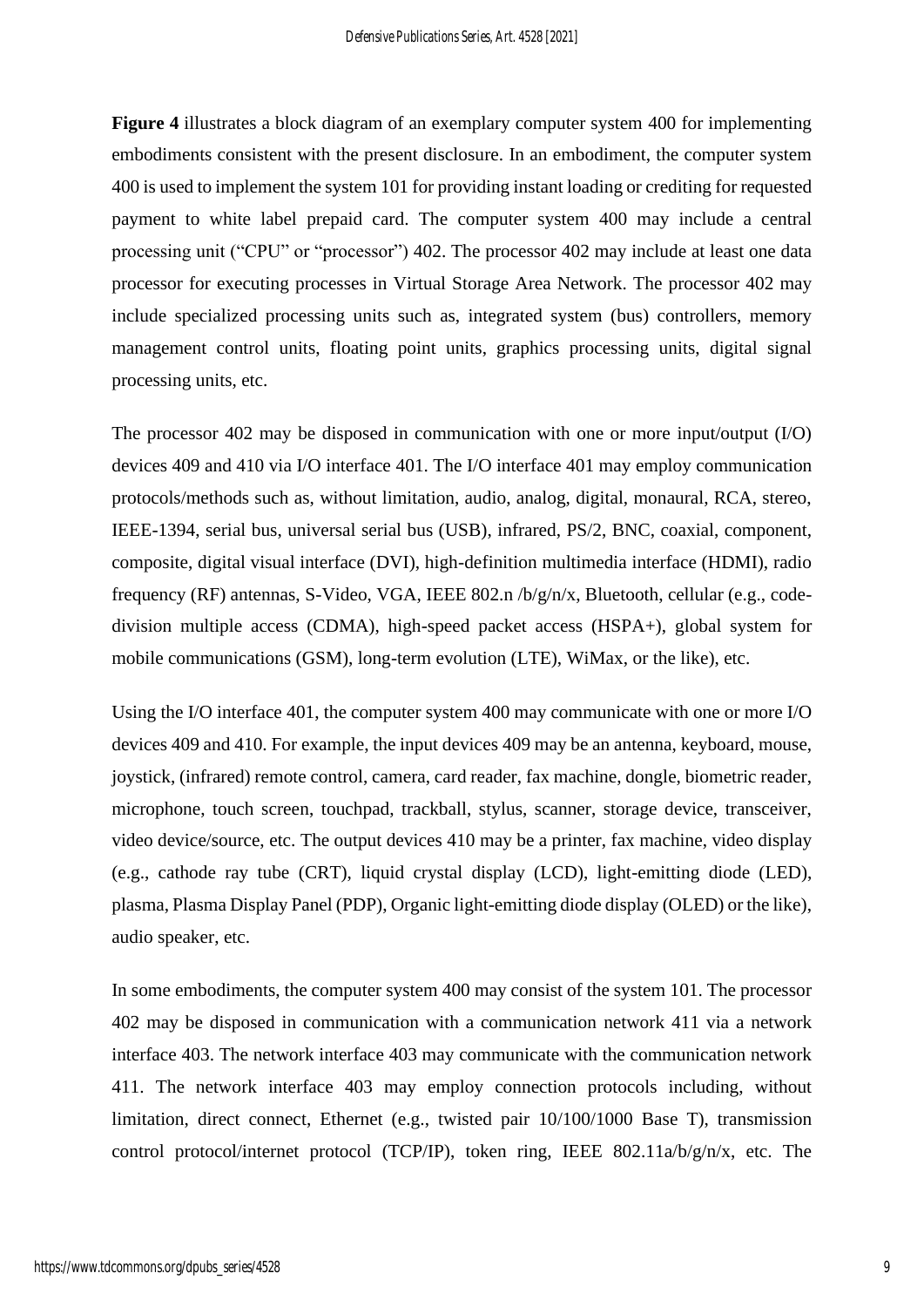#### CHANCHIKOV: SYSTEM AND METHOD FOR PROVIDING INSTANT LOADING FOR REQUESTED PAY

communication network 411 may include, without limitation, a direct interconnection, local area network (LAN), wide area network (WAN), wireless network (e.g., using Wireless Application Protocol), the Internet, etc. Using the network interface 403 and the communication network 411, the computer system 400 may communicate with a customer 412, a MFC 413 and an issuer/bank 414 to complete any transactions with white label prepaid card. The network interface 403 may employ connection protocols include, but not limited to, direct connect, Ethernet (e.g., twisted pair 10/100/1000 Base T), transmission control protocol/internet protocol (TCP/IP), token ring, IEEE 802.11a/b/g/n/x, etc.

The communication network 411 includes, but is not limited to, a direct interconnection, an ecommerce network, a peer to peer (P2P) network, local area network (LAN), wide area network (WAN), wireless network (e.g., using Wireless Application Protocol), the Internet, Wi-Fi, and such. The first network and the second network may either be a dedicated network or a shared network, which represents an association of the different types of networks that use a variety of protocols, for example, Hypertext Transfer Protocol (HTTP), Transmission Control Protocol/Internet Protocol (TCP/IP), Wireless Application Protocol (WAP), etc., to communicate with each other. Further, the first network and the second network may include a variety of network devices, including routers, bridges, servers, computing devices, storage devices, etc.

In some embodiments, the processor 402 may be disposed in communication with a memory 405 (e.g., RAM, ROM, etc. not shown in **Figure 4**) via a storage interface 404. The storage interface 404 may connect to memory 405 including, without limitation, memory drives, removable disc drives, etc., employing connection protocols such as, serial advanced technology attachment (SATA), Integrated Drive Electronics (IDE), IEEE-1394, Universal Serial Bus (USB), fibre channel, Small Computer Systems Interface (SCSI), etc. The memory drives may further include a drum, magnetic disc drive, magneto-optical drive, optical drive, Redundant Array of Independent Discs (RAID), solid-state memory devices, solid-state drives, etc.

The memory 405 may store a collection of program or database components, including, without limitation, user interface 406, an operating system 407, web browser 408 etc. In some embodiments, computer system 400 may store user/application data, such as, the data,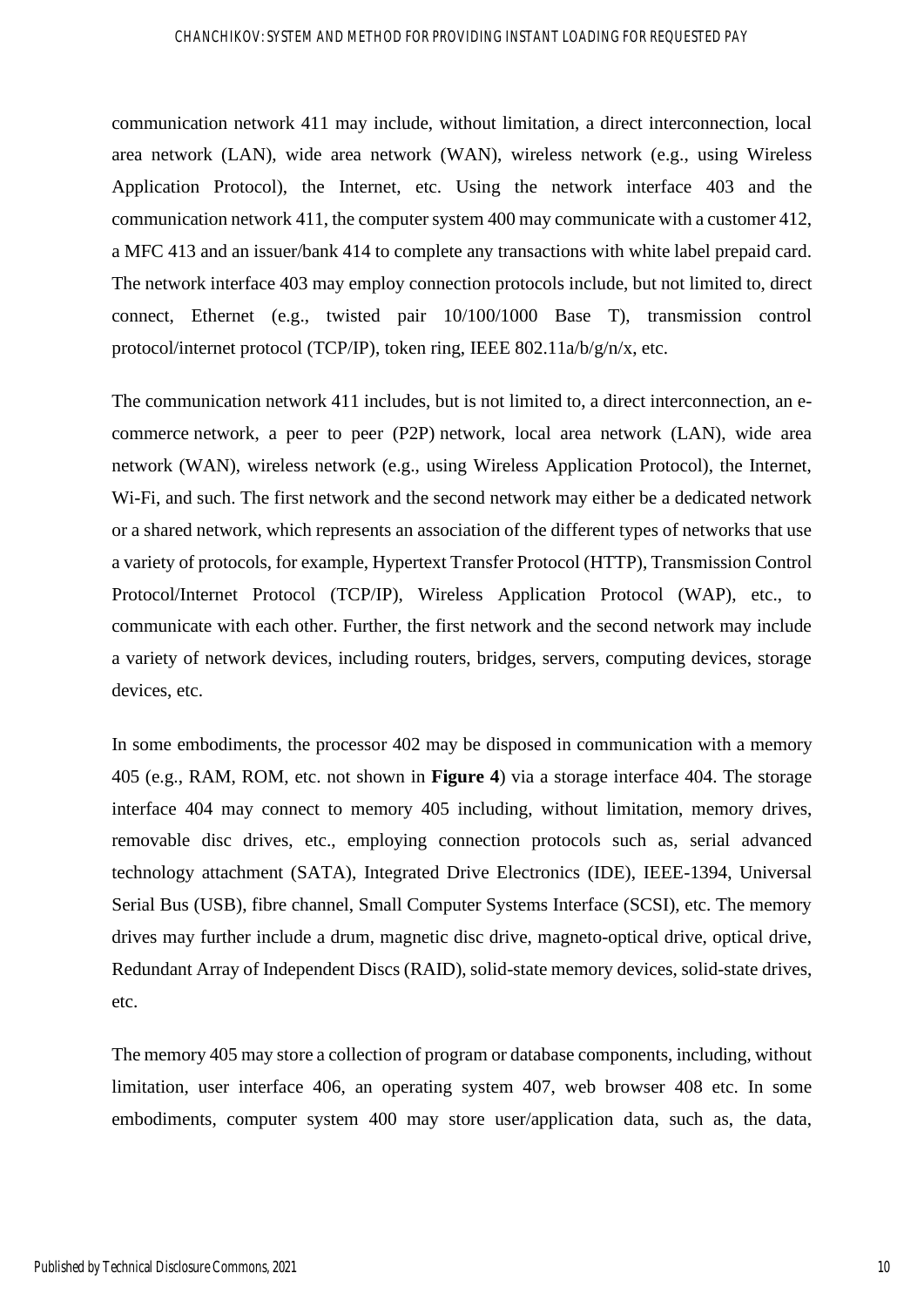variables, records, etc., as described in this disclosure. Such databases may be implemented as fault-tolerant, relational, scalable, secure databases such as Oracle ® or Sybase®.

The operating system 407 may facilitate resource management and operation of the computer system 400. Examples of operating systems include, without limitation, APPLE MACINTOSH® OS X, UNIX®, UNIX-like system distributions (E.G., BERKELEY SOFTWARE DISTRIBUTION<sup>TM</sup> (BSD), FREEBSD<sup>TM</sup>, NETBSD<sup>TM</sup>, OPENBSD<sup>TM</sup>, etc.), LINUX DISTRIBUTIONS<sup>TM</sup> (E.G., RED HAT<sup>TM</sup>, UBUNTU<sup>TM</sup>, KUBUNTU<sup>TM</sup>, etc.), IBM<sup>TM</sup> OS/2, MICROSOFT<sup>TM</sup> WINDOWS<sup>TM</sup> (XP<sup>TM</sup>, VISTA<sup>TM</sup>/7/8, 10 etc.), APPLE<sup>®</sup> IOS<sup>TM</sup>, GOOGLE® ANDROIDTM, BLACKBERRY® OS, or the like.

In some embodiments, the computer system 400 may implement a web browser 408 stored program component. The web browser 408 may be a hypertext viewing application, such as Microsoft Internet Explorer, Google Chrome, Mozilla Firefox, Apple Safari, etc. Secure web browsing may be provided using Hypertext Transport Protocol Secure (HTTPS), Secure Sockets Layer (SSL), Transport Layer Security (TLS), etc. Web browsers 408 may utilize facilities such as AJAX, DHTML, Adobe Flash, JavaScript, Java, Application Programming Interfaces (APIs), etc. In some embodiments, the computer system 400 may implement a mail server stored program component. The mail server may be an Internet mail server such as Microsoft Exchange, or the like. The mail server may utilize facilities such as ASP, ActiveX, ANSI C++/C#, Microsoft .NET, Common Gateway Interface (CGI) scripts, Java, JavaScript, PERL, PHP, Python, WebObjects, etc. The mail server may utilize communication protocols such as Internet Message Access Protocol (IMAP), Messaging Application Programming Interface (MAPI), Microsoft Exchange, Post Office Protocol (POP), Simple Mail Transfer Protocol (SMTP), or the like. In some embodiments, the computer system 400 may implement a mail client stored program component. The mail client may be a mail viewing application, such as Apple Mail, Microsoft Entourage, Microsoft Outlook, Mozilla Thunderbird, etc.

Furthermore, one or more computer-readable storage media may be utilized in implementing embodiments consistent with the present disclosure. A computer-readable storage medium refers to any type of physical memory on which information or data readable by a processor may be stored. Thus, a computer-readable storage medium may store instructions for execution by one or more processors, including instructions for causing the processor(s) to perform steps or stages consistent with the embodiments described herein. The term "computer-readable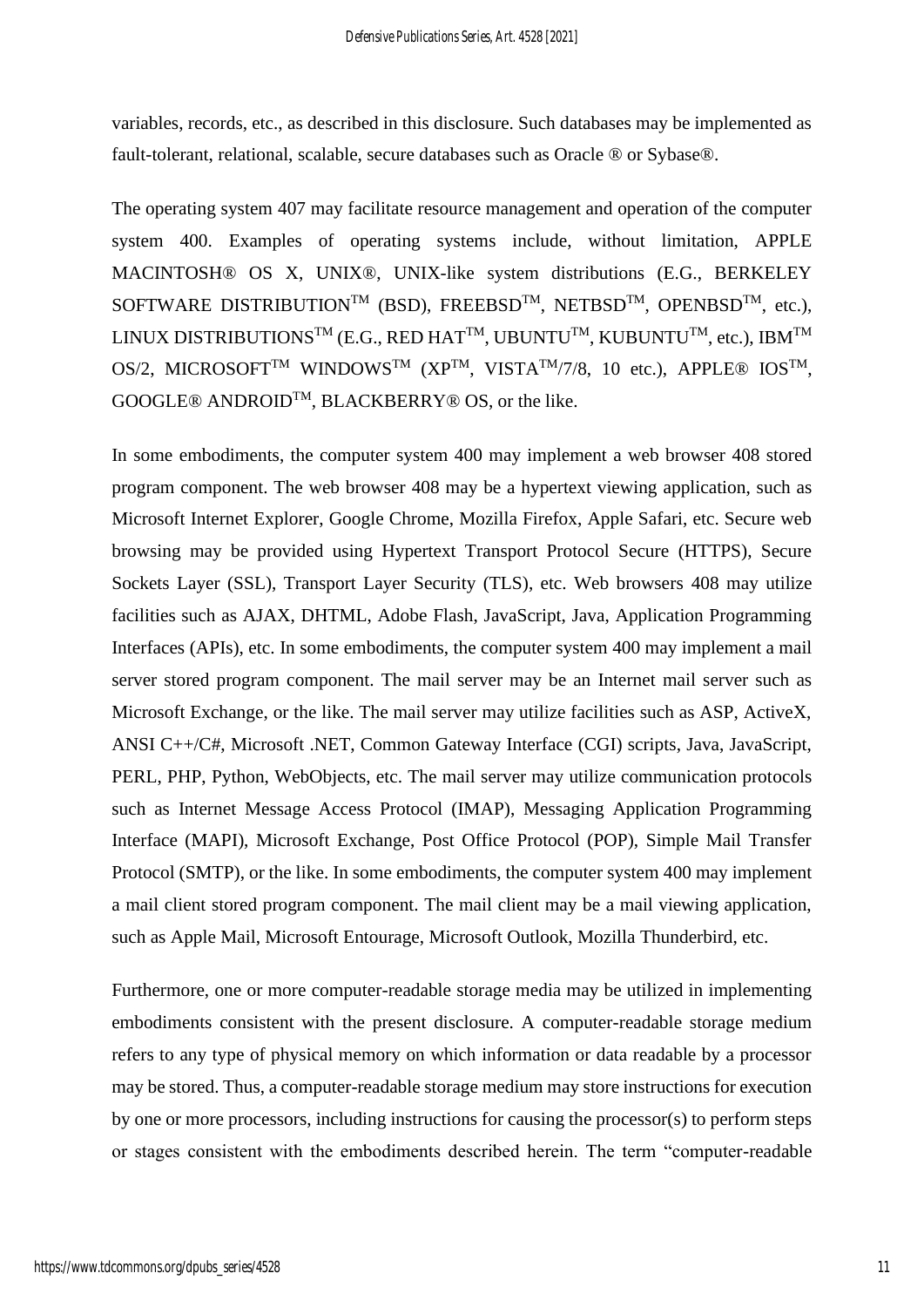medium" should be understood to include tangible items and exclude carrier waves and transient signals, i.e., be non-transitory. Examples include Random Access Memory (RAM), Read-Only Memory (ROM), volatile memory, non-volatile memory, hard drives, Compact Disc (CD) ROMs, DVDs, flash drives, disks, and any other known physical storage media. media.

The described operations may be implemented as a method, system or article of manufacture using standard programming and/or engineering techniques to produce software, firmware, hardware, or any combination thereof. The described operations may be implemented as code maintained in a "non-transitory computer readable medium", where a processor may read and execute the code from the computer readable medium. The processor is at least one of a microprocessor and a processor capable of processing and executing the queries. A nontransitory computer readable medium may include media such as magnetic storage medium (e.g., hard disk drives, floppy disks, tape, etc.), optical storage (CD-ROMs, DVDs, optical disks, etc.), volatile and non-volatile memory devices (e.g., EEPROMs, ROMs, PROMs, RAMs, DRAMs, SRAMs, Flash Memory, firmware, programmable logic, etc.), etc. Further, non-transitory computer-readable media may include all computer-readable media except for a transitory. The code implementing the described operations may further be implemented in hardware logic (e.g., an integrated circuit chip, Programmable Gate Array (PGA), Application Specific Integrated Circuit (ASIC), etc.).

The illustrated steps are set out to explain the exemplary embodiments shown, and it should be anticipated that ongoing technological development will change the manner in which particular functions are performed. These examples are presented herein for purposes of illustration, and not limitation. Further, the boundaries of the functional building blocks have been arbitrarily defined herein for the convenience of the description. Alternative boundaries can be defined so long as the specified functions and relationships thereof are appropriately performed. Alternatives (including equivalents, extensions, variations, deviations, etc., of those described herein) will be apparent to persons skilled in the relevant art(s) based on the teachings contained herein. Such alternatives fall within the scope and spirit of the disclosed embodiments. Also, the words "comprising," "having," "containing," and "including," and other similar forms are intended to be equivalent in meaning and be open ended in that an item or items following any one of these words is not meant to be an exhaustive listing of such item or items or meant to be limited to only the listed item or items. It must also be noted that as used herein and in the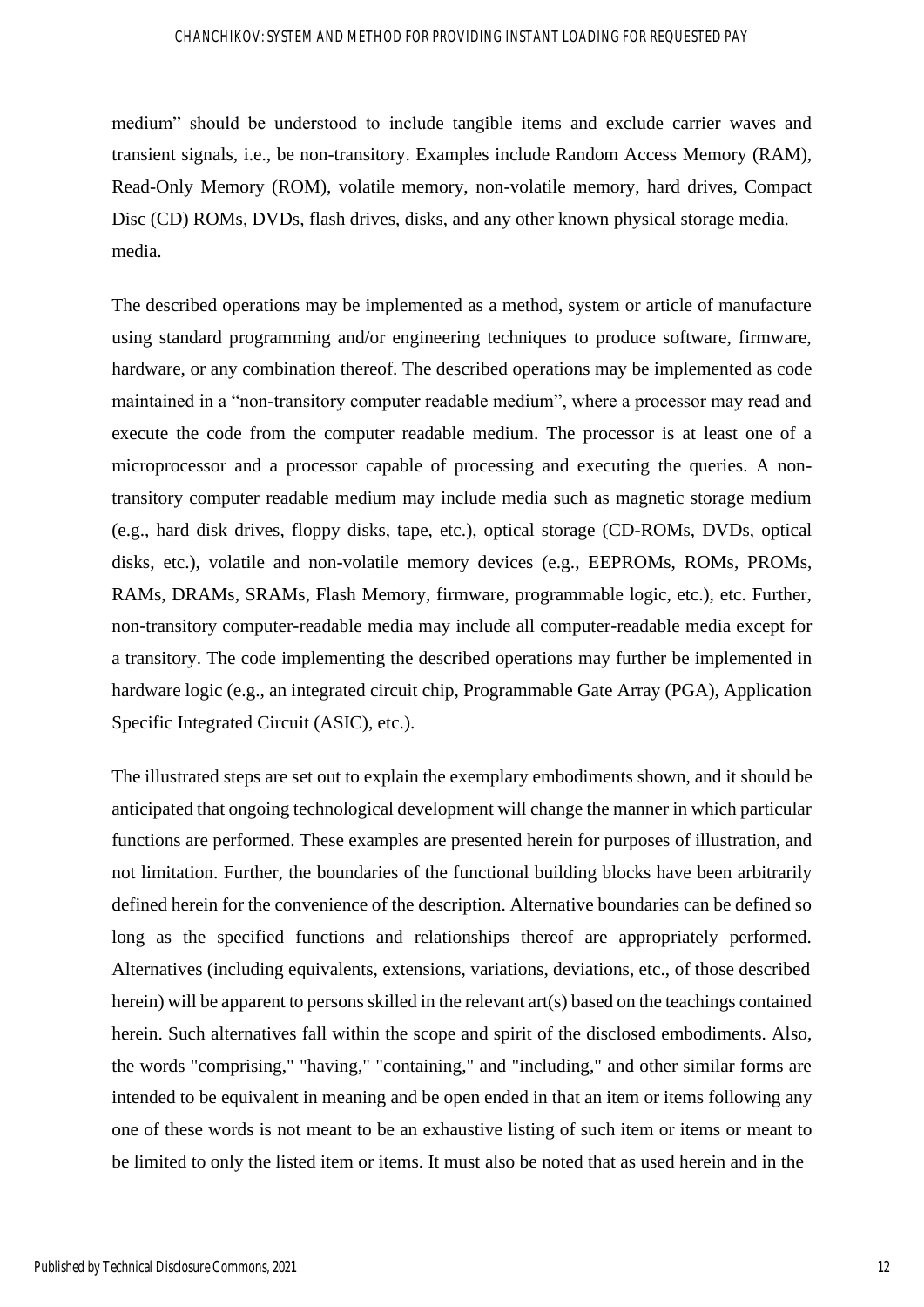appended claims, the singular forms "a," "an," and "the" include plural references unless the context clearly dictates otherwise.

Furthermore, one or more computer-readable storage media may be utilized in implementing embodiments consistent with the present disclosure. A computer readable storage medium refers to any type of physical memory on which information or data readable by a processor may be stored. Thus, a computer readable storage medium may store instructions for execution by one or more processors, including instructions for causing the processor(s) to perform steps or stages consistent with the embodiments described herein. The term "computer readable medium" should be understood to include tangible items and exclude carrier waves and transient signals, i.e., are non-transitory. Examples include random access memory (RAM), read-only memory (ROM), volatile memory, non-volatile memory, hard drives, CD ROMs, DVDs, flash drives, disks, and any other known physical storage media.

Finally, the language used in the specification has been principally selected for readability and instructional purposes, and it may not have been selected to delineate or circumscribe the inventive subject matter. Accordingly, the disclosure of the embodiments of the disclosure is intended to be illustrative, but not limiting, of the scope of the disclosure.

With respect to the use of substantially any plural and/or singular terms herein, those having skill in the art can translate from the plural to the singular and/or from the singular to the plural as is appropriate to the context and/or application. The various singular/plural permutations may be expressly set forth herein for sake of clarity.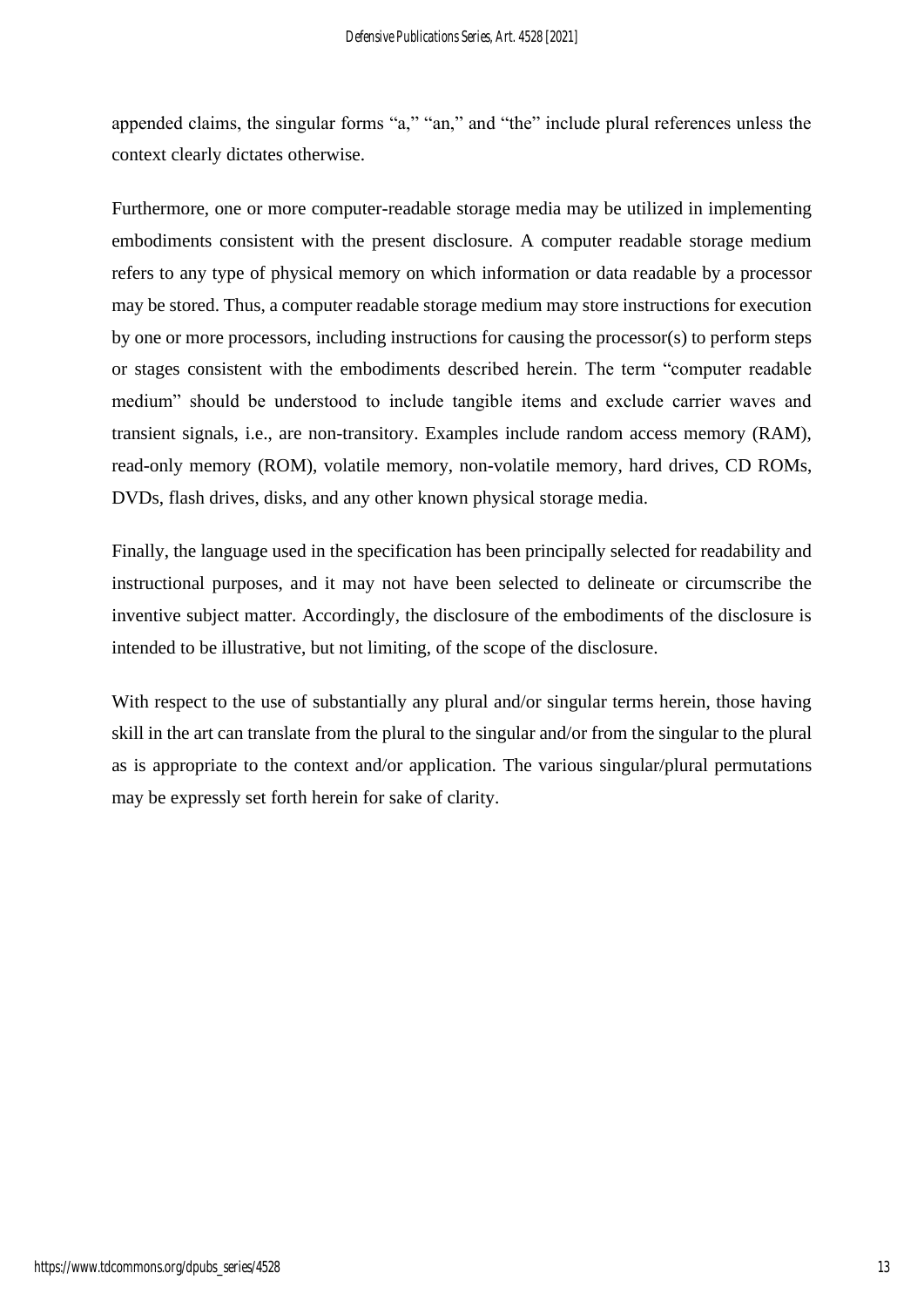# **SYSTEM AND METHOD FOR PROVIDING INSTANT LOADING FOR REQUESTED PAYMENT TO WHITE LABEL PREPAID CARD**

## **ABSTRACT**

The present disclosure provides a system and a method to provide instant loading/crediting for requested payment to white label prepaid card, upon initiating transaction from customer. The proposed system provides loan to customer using a pseudo credit card. The proposed system allows Micro-Finance Centre (MFC) to receive loan request along with prepaid card application from customer. The proposed system allows customer to do transaction with the prepaid card and provides instant loan for the requested amount from account of the MFC. The instant loading/crediting of requested amount may be accessed through website or mobile banking application provided by the MFC. The proposed system provides online loan to customer during transaction.

### **Figures 2 and 3**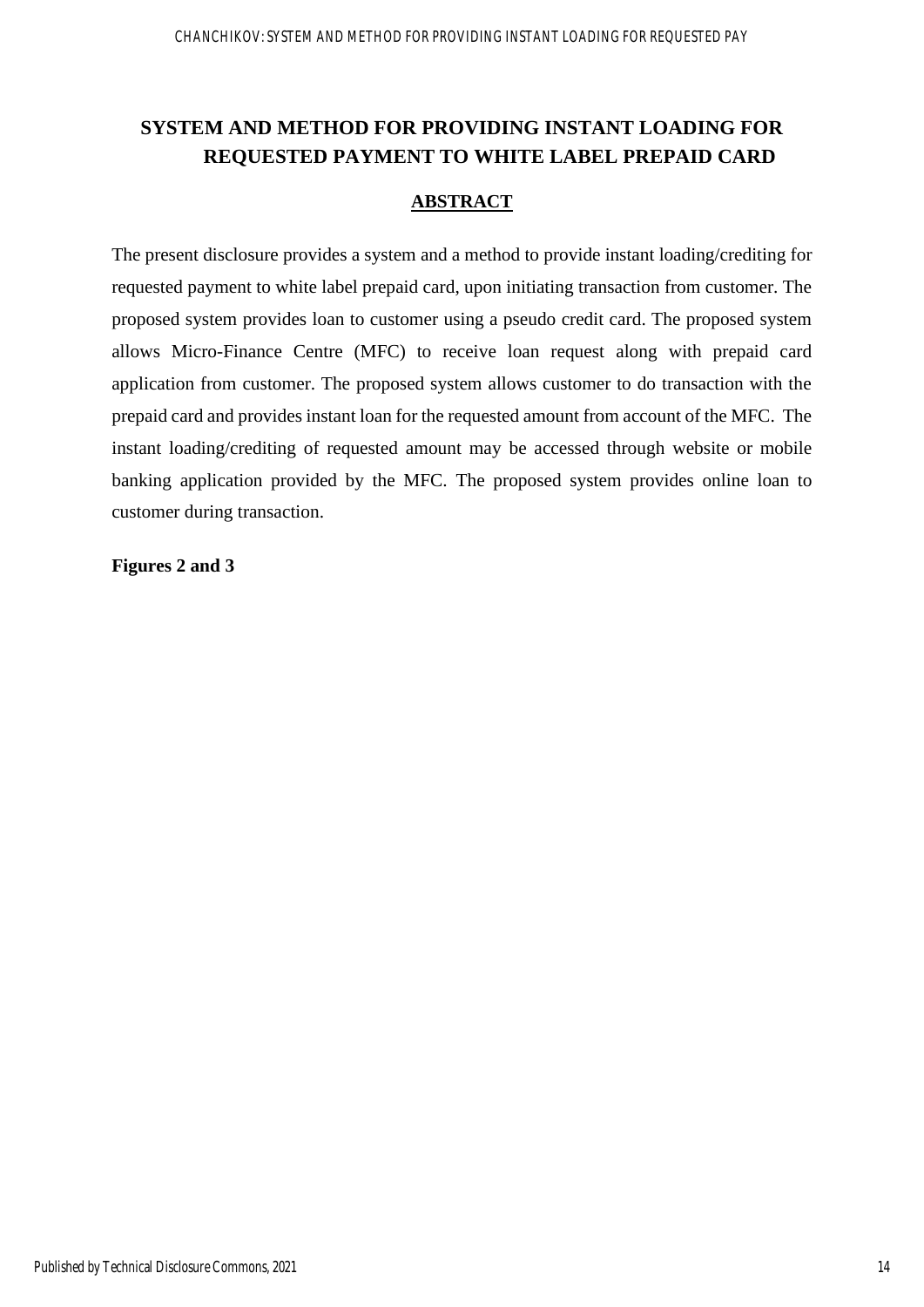

**1/5**

**Figure 1a**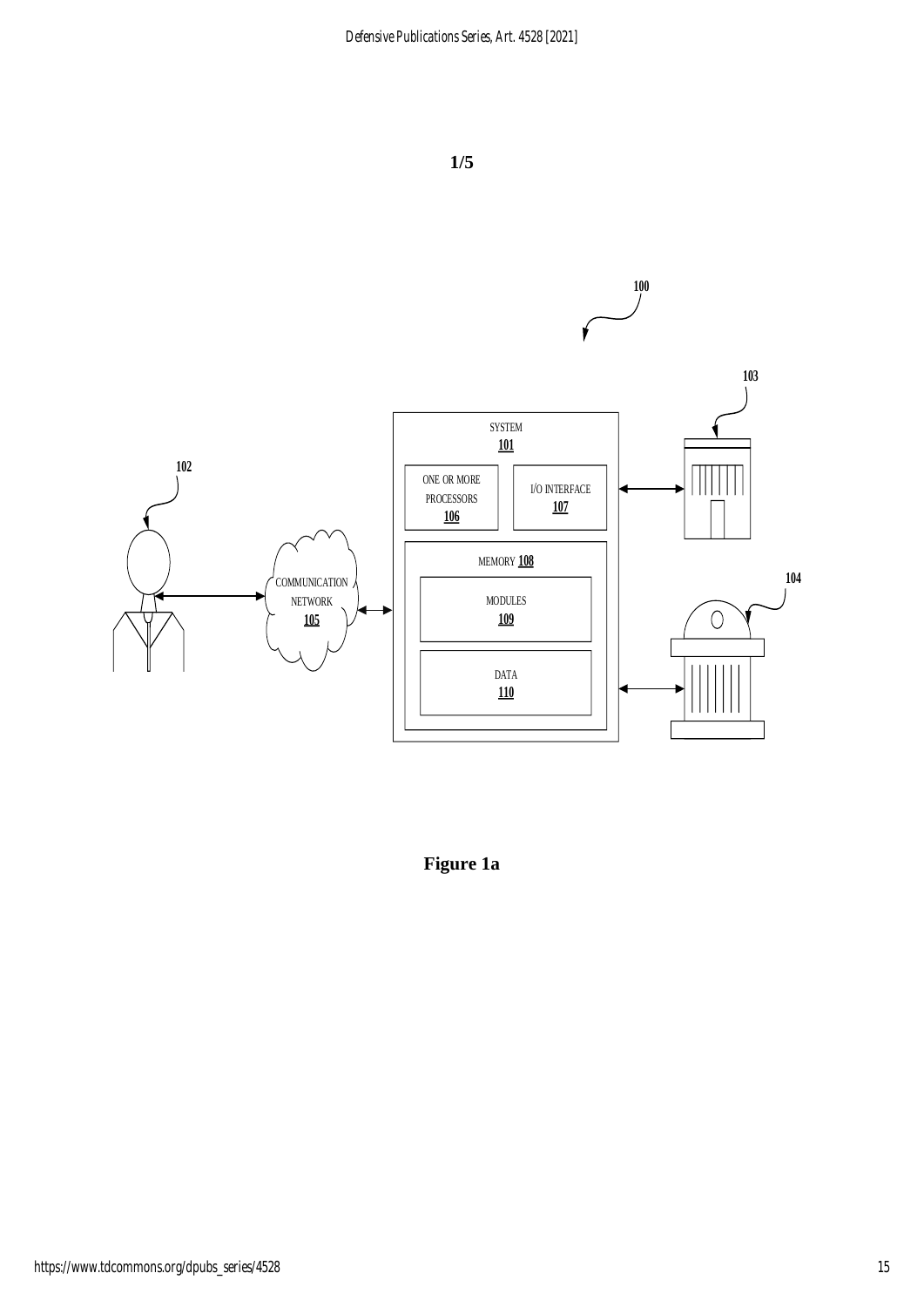## CHANCHIKOV: SYSTEM AND METHOD FOR PROVIDING INSTANT LOADING FOR REQUESTED PAY



**Figure 1b**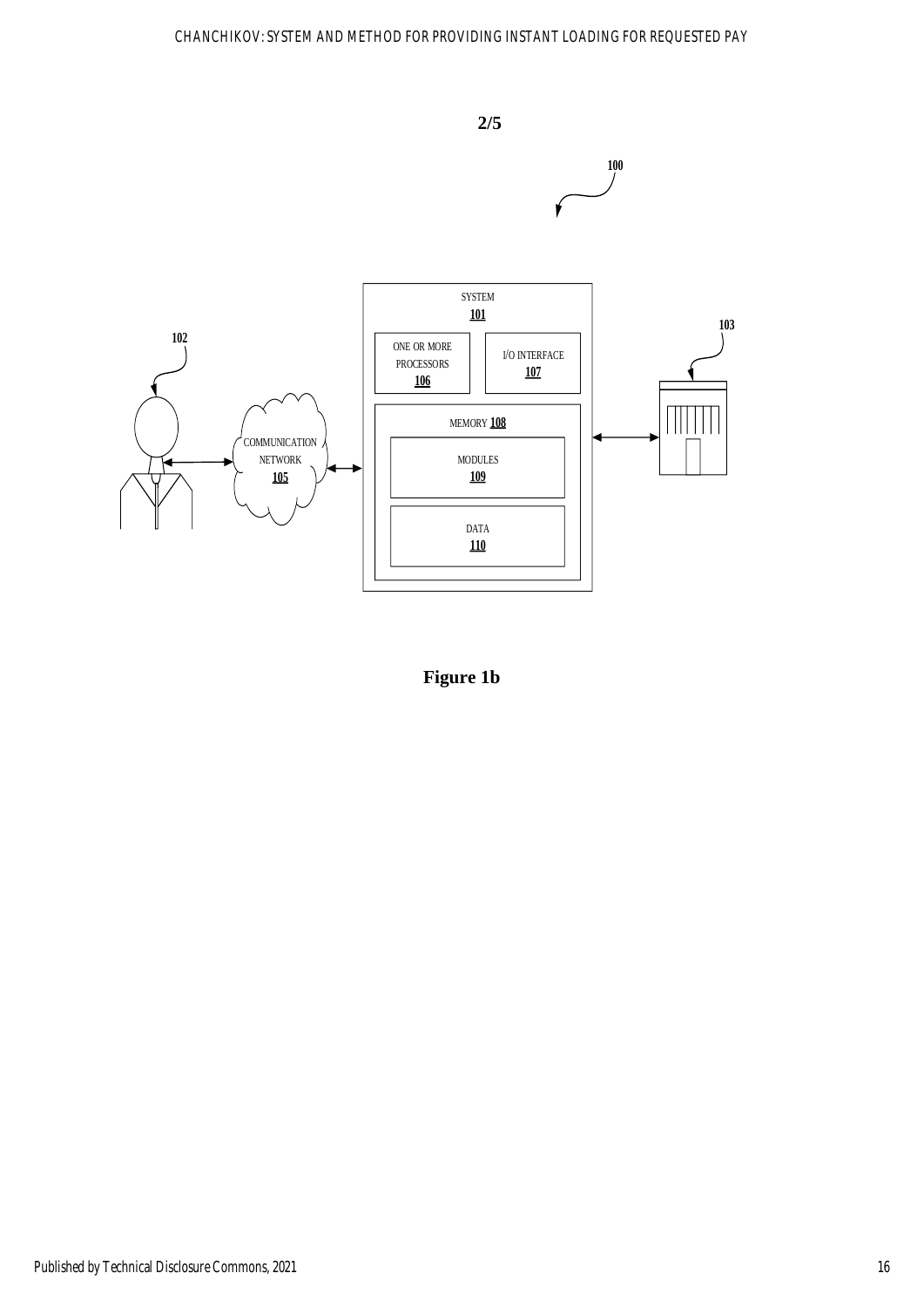

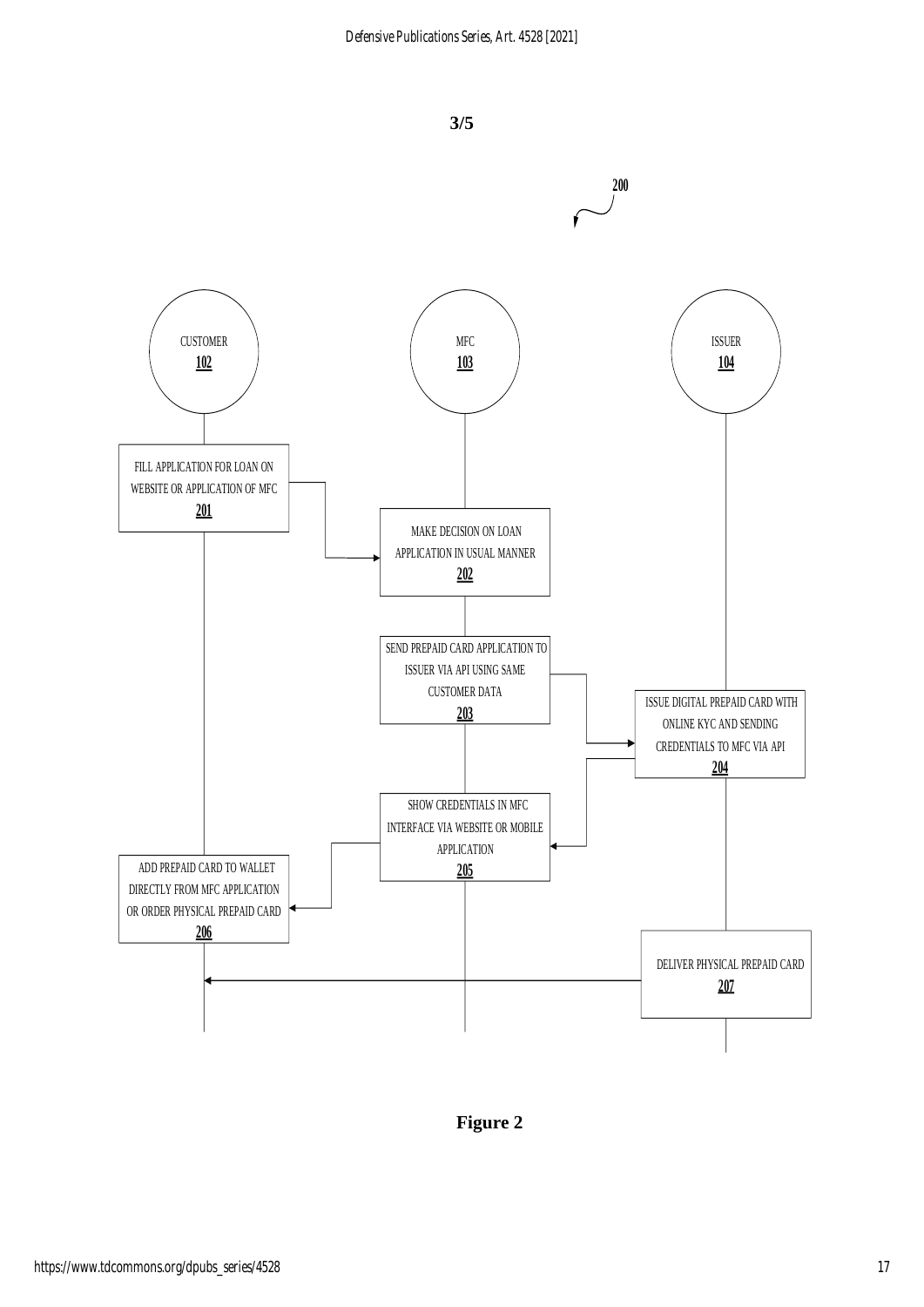### CHANCHIKOV: SYSTEM AND METHOD FOR PROVIDING INSTANT LOADING FOR REQUESTED PAY

**4/5**



**Figure 3**